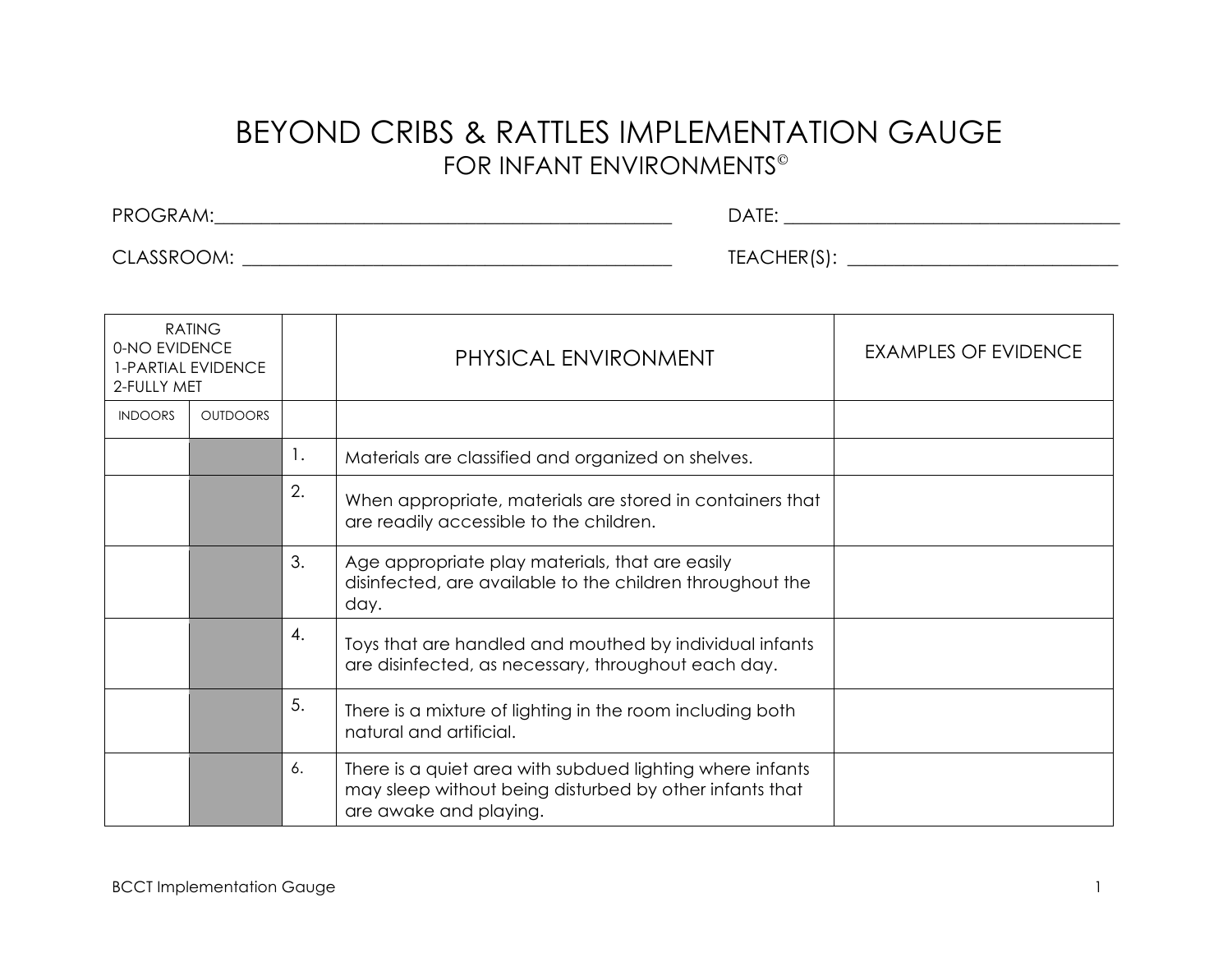| <b>RATING</b><br>0-NO EVIDENCE<br><b>1-PARTIAL EVIDENCE</b><br>2-FULLY MET |          |     | PHYSICAL ENVIRONMENT<br>(Continued)                                                                                                                                              | <b>EXAMPLES OF EVIDENCE</b> |
|----------------------------------------------------------------------------|----------|-----|----------------------------------------------------------------------------------------------------------------------------------------------------------------------------------|-----------------------------|
| Indoors                                                                    | Outdoors |     |                                                                                                                                                                                  |                             |
|                                                                            |          | 7.  | The colors of the walls and furniture are soft earth tones<br>that do not interfere with the visual organization of the<br>room. Light sky blue is the preferred color.          |                             |
|                                                                            |          | 8.  | Horizontally and vertically placed mirrors are to support<br>child floor play and teacher/child play.                                                                            |                             |
|                                                                            |          | 9.  | The furniture and equipment are arranged to support the<br>developmental needs of children, providing easy access<br>to materials. The majority of the furniture is child-sized. |                             |
|                                                                            |          | 10. | Ample floor space should be available for young infants<br>to experience on the floor play, and crawling infants<br>exploration.                                                 |                             |
|                                                                            |          | 11. | Swings and other confining equipment are never used to<br>restrict an exploring child.                                                                                           |                             |
|                                                                            |          | 12. | Low high chairs are used to feed infants ready for finger<br>foods in a group setting.                                                                                           |                             |
|                                                                            |          | 13. | Furniture that comfortably supports adults holding infant<br>children is available.                                                                                              |                             |
|                                                                            |          | 14. | A changing area is DIRECTLY adjacent to running water<br>to support hand washing, bathing, and diapering.                                                                        |                             |
|                                                                            |          | 15. | The environment is orderly and free of trash and<br>disinfected regularly to ensure the health and safety of<br>the children.                                                    |                             |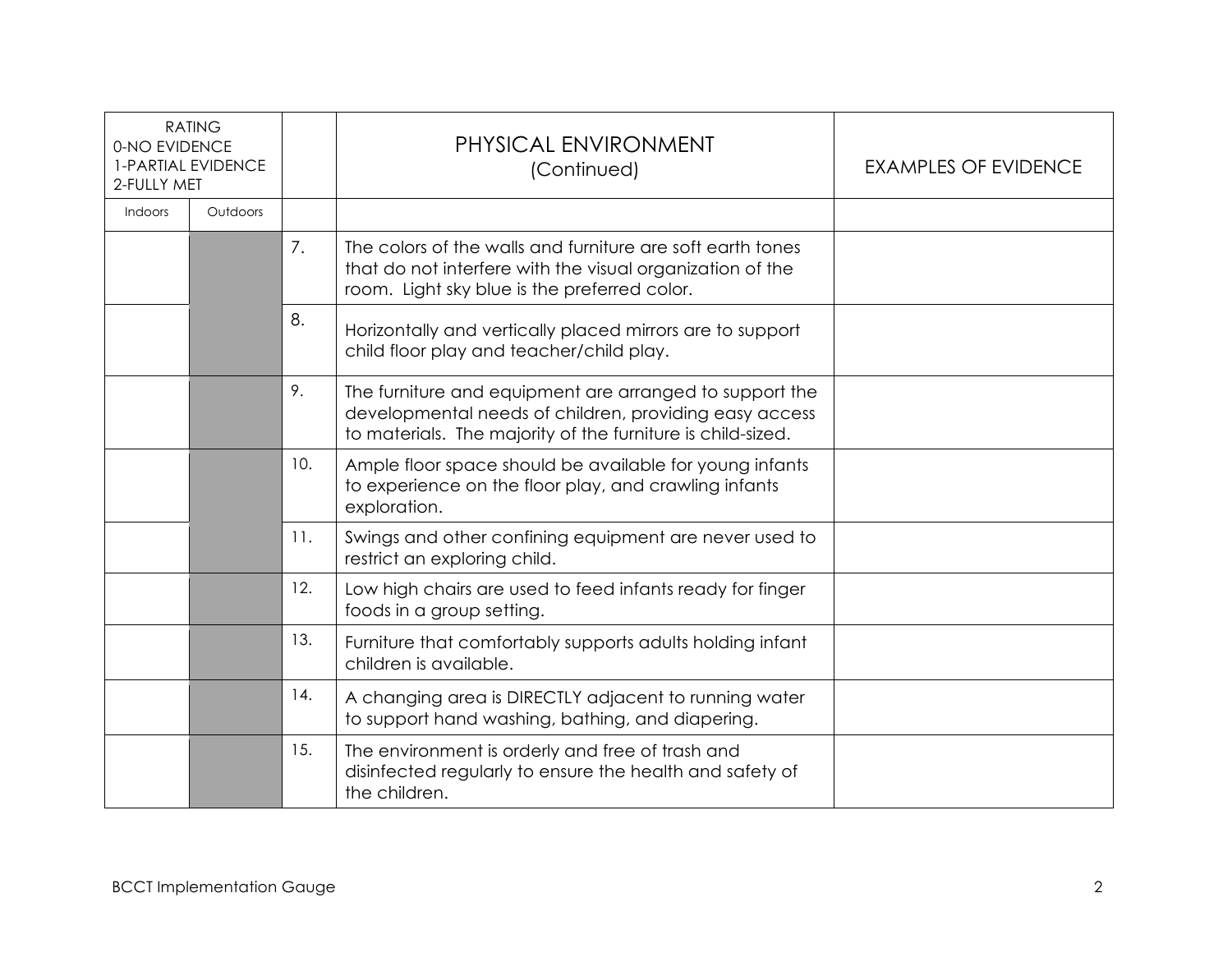| <b>RATING</b><br>0-NO EVIDENCE<br><b>1-PARTIAL EVIDENCE</b><br>2-FULLY MET |                 |                | PHYSICAL ENVIRONMENT<br>(Continued)                                                                                                                               | <b>EXAMPLES OF EVIDENCE</b> |
|----------------------------------------------------------------------------|-----------------|----------------|-------------------------------------------------------------------------------------------------------------------------------------------------------------------|-----------------------------|
| Indoors                                                                    | Outdoors        |                |                                                                                                                                                                   |                             |
|                                                                            |                 | 16.            | All cribs meet the federal safety standards.                                                                                                                      |                             |
|                                                                            |                 | 17.            | The environment is cleaned and disinfected daily.                                                                                                                 |                             |
|                                                                            |                 | 18.            | There is NO television access.                                                                                                                                    |                             |
|                                                                            |                 | 19.            | Developmentally appropriate cloth and board books are<br>readily available for use by Caregivers engaged with<br>infants and by infants engaged in solitary play. |                             |
|                                                                            |                 | 20.            | Singing and recorded developmentally appropriate<br>children's music or classical music is used intermittently<br>throughout each day.                            |                             |
|                                                                            |                 | 21.            | Music is played at an appropriate volume so that<br>language exchanges and other experiences are not<br>interrupted.                                              |                             |
| <b>RATING</b><br>0-NO EVIDENCE<br><b>1-PARTIAL EVIDENCE</b><br>2-FULLY MET |                 |                | <b>CAREGIVERS</b>                                                                                                                                                 | <b>EXAMPLES OF EVIDENCE</b> |
| Indoors                                                                    | <b>Outdoors</b> |                |                                                                                                                                                                   |                             |
|                                                                            |                 | $\mathbf{1}$ . | Caregivers have a calm, pleasant demeanor with each<br>individual child.                                                                                          |                             |
|                                                                            |                 | 2.             | Caregivers are non-smokers and do not bring in third-<br>hand smoke into the environment.                                                                         |                             |
|                                                                            |                 | 3.             | Caregivers readily engage infants in on the floor play.                                                                                                           |                             |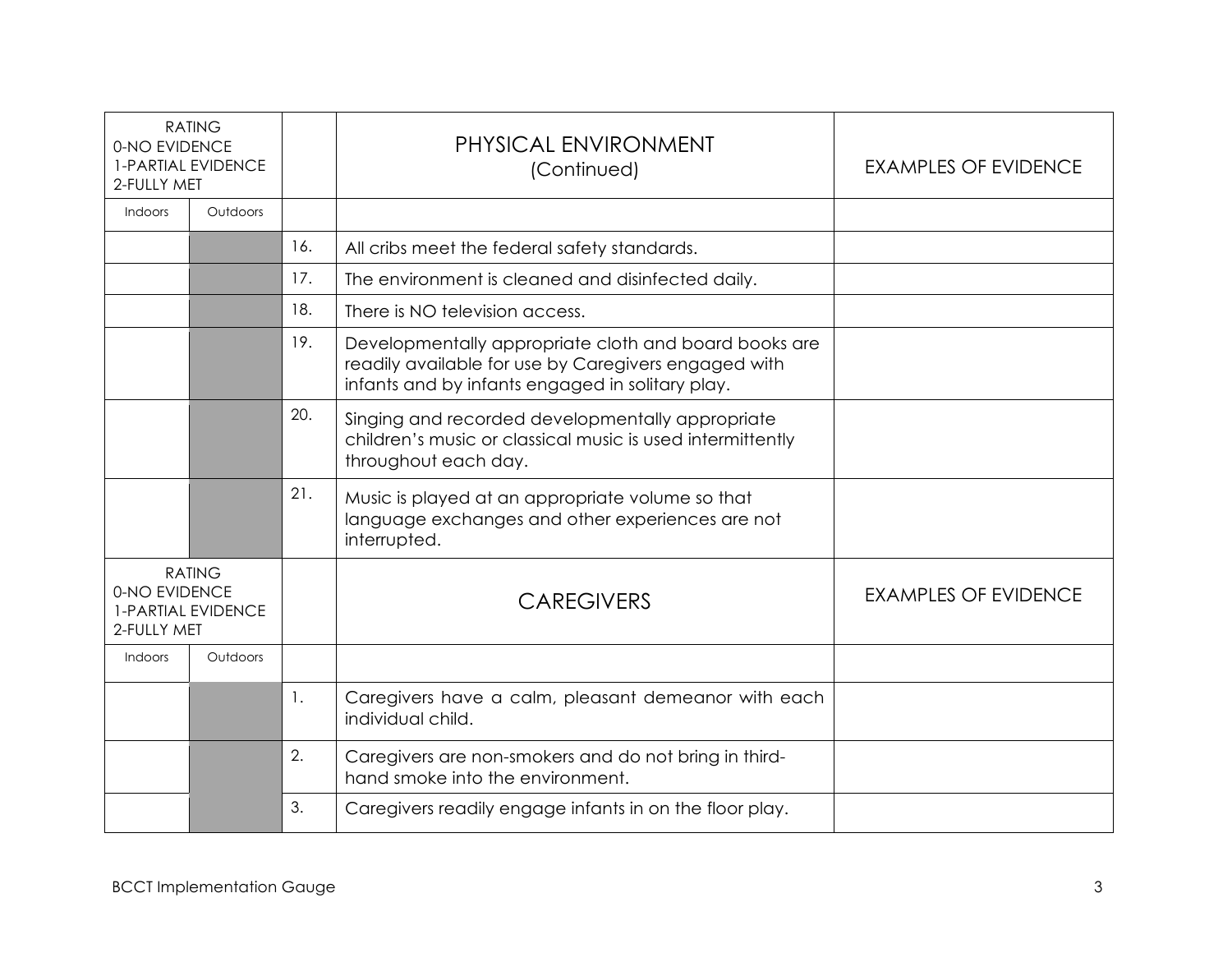| <b>RATING</b><br>0-NO EVIDENCE<br><b>1-PARTIAL EVIDENCE</b><br>2-FULLY MET |          |    | <b>CAREGIVERS</b><br>(Continued)                                                                                      | <b>EXAMPLES OF EVIDENCE</b> |
|----------------------------------------------------------------------------|----------|----|-----------------------------------------------------------------------------------------------------------------------|-----------------------------|
| Indoors                                                                    | Outdoors |    |                                                                                                                       |                             |
|                                                                            |          | 4. | Caregivers understand the developmental milestones of<br>the infant's first year.                                     |                             |
|                                                                            |          | 5. | Caregivers are accepting of all cultural differences of the<br>children and their families.                           |                             |
| <b>RATING</b><br>0-NO EVIDENCE<br><b>1-PARTIAL EVIDENCE</b><br>2-FULLY MET |          |    | <b>DAILY ROUTINE</b>                                                                                                  | <b>EXAMPLES OF EVIDENCE</b> |
| Indoors                                                                    | Outdoors |    |                                                                                                                       |                             |
|                                                                            |          | 1. | The four Scaffolding components prescribed in Beyond<br>Cribs & Rattles are implemented for each experience.          |                             |
|                                                                            |          |    | Scaffolding the Environment<br>$\left  \right $                                                                       |                             |
|                                                                            |          |    | Scaffolding the Pre-Experience<br>$\mathbf{2}$                                                                        |                             |
|                                                                            |          |    | Scaffolding the Individual Child's Experience<br>3)                                                                   |                             |
|                                                                            |          |    | Scaffolding the Post Experience<br>4)                                                                                 |                             |
|                                                                            |          | 2. | All activities are designed to meet the individual needs of<br>each infant. The schedule is not pre-planned or rigid. |                             |
|                                                                            |          | 3. | Each infant is diapered as needed.                                                                                    |                             |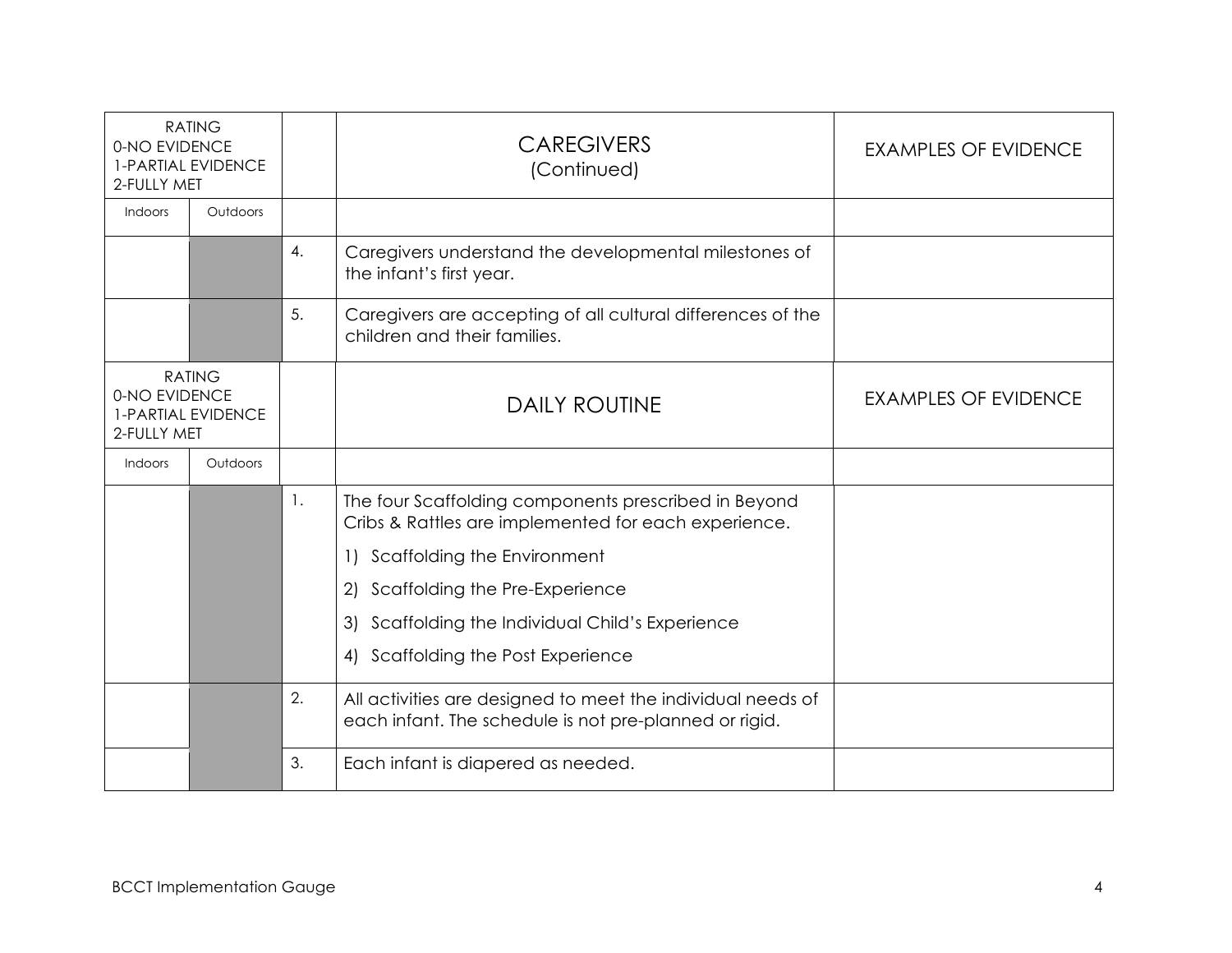| <b>RATING</b><br>0-NO EVIDENCE<br><b>1-PARTIAL EVIDENCE</b><br>2-FULLY MET |          |     | <b>DAILY ROUTINE</b><br>(Continued)                                                                                                                                                               | <b>EXAMPLES OF EVIDENCE</b> |
|----------------------------------------------------------------------------|----------|-----|---------------------------------------------------------------------------------------------------------------------------------------------------------------------------------------------------|-----------------------------|
| Indoors                                                                    | Outdoors |     |                                                                                                                                                                                                   |                             |
|                                                                            |          | 4.  | During diapering, the caregiver engages the child in<br>conversation and playful exchanges.                                                                                                       |                             |
|                                                                            |          | 5.  | Caregivers follow proper hand washing and health<br>regulations during diapering experience.                                                                                                      |                             |
|                                                                            |          | 6.  | Bottle fed infants are held in arms and bottles are NEVER<br>propped.                                                                                                                             |                             |
|                                                                            |          | 7.  | During feeding of bottle and finger fed infants, adults are<br>engaged and interacting through conversation and<br>song.                                                                          |                             |
|                                                                            |          | 8.  | By eight months, infants are offered experiences in the<br>high-low chairs and allowed to feed themselves.<br>(Caregivers can support nutrition with additional feedings<br>if the child permits) |                             |
|                                                                            |          | 9.  | Infants are on their own individual sleep schedule and<br>allowed to sleep where they are most comfortable.                                                                                       |                             |
|                                                                            |          | 10. | Each infant has an individual lesson plan for<br>developmentally appropriate play experiences.                                                                                                    |                             |
|                                                                            |          | 11. | Each infant has developmentally appropriate floor time<br>throughout each day                                                                                                                     |                             |